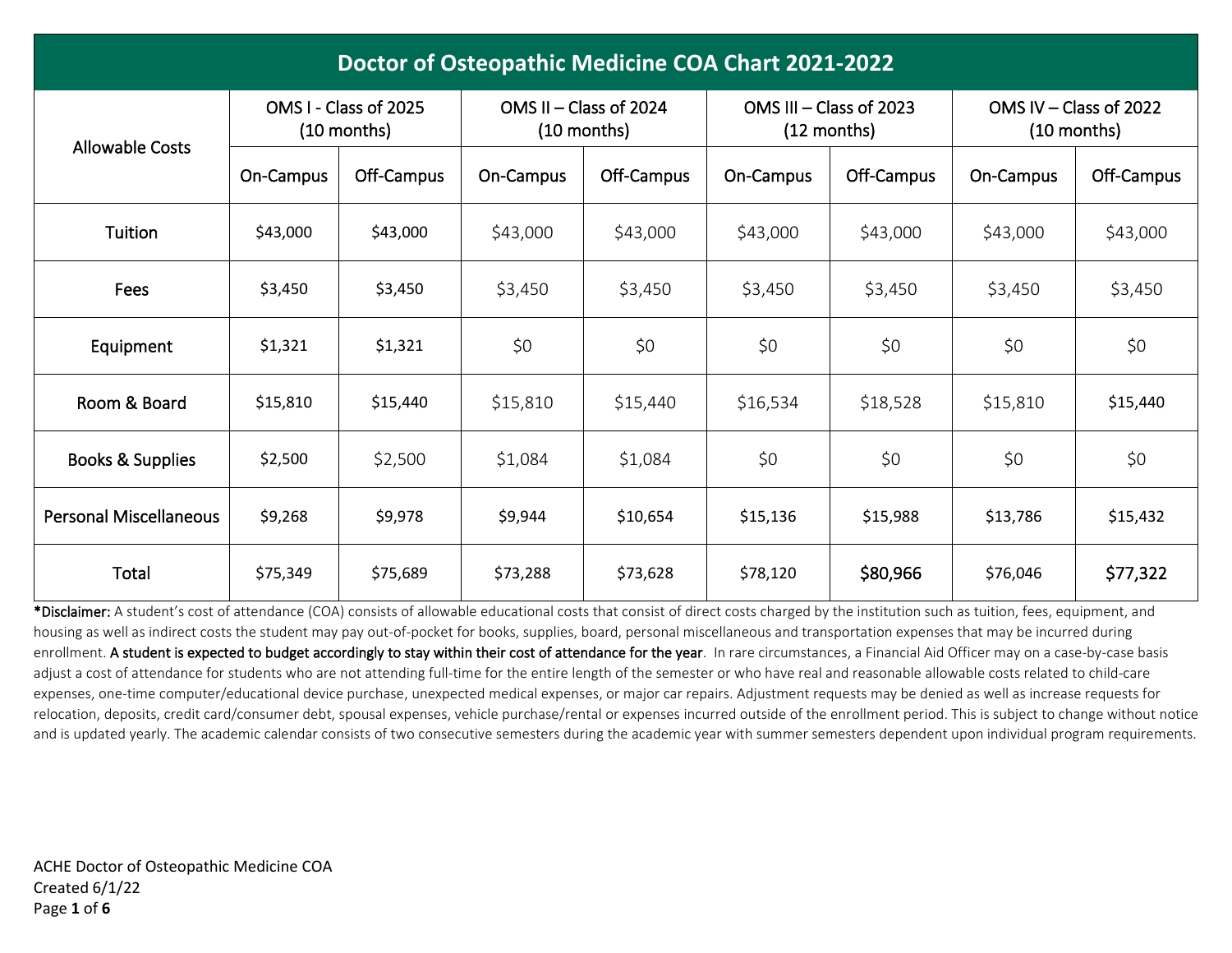| Doctor of Osteopathic Medicine COA 2022-2023 |                                        |            |                                         |            |                         |               |                                         |            |  |  |  |
|----------------------------------------------|----------------------------------------|------------|-----------------------------------------|------------|-------------------------|---------------|-----------------------------------------|------------|--|--|--|
| <b>Allowable Costs</b>                       | OMS I - Class of 2026<br>$(10$ months) |            | OMS II - Class of 2025<br>$(10$ months) |            | OMS III - Class of 2024 | $(12$ months) | OMS IV - Class of 2023<br>$(10$ months) |            |  |  |  |
|                                              | On-Campus                              | Off-Campus | On-Campus                               | Off-Campus | On-Campus               | Off-Campus    | On-Campus                               | Off-Campus |  |  |  |
| Tuition                                      | \$51,000                               | \$51,000   | \$43,000                                | \$43,000   | \$43,000                | \$43,000      | \$43,000                                | \$43,000   |  |  |  |
| Fees                                         | \$0                                    | \$0        | \$3,450                                 | \$3,450    | \$3,450                 | \$3,450       | \$3,450                                 | \$3,450    |  |  |  |
| Equipment                                    | \$805                                  | \$805      | \$0                                     | \$0        | \$0                     | \$0           | \$0                                     | \$0        |  |  |  |
| Room & Board                                 | \$15,810                               | \$15,440   | \$15,810                                | \$15,440   | \$16,534                | \$18,528      | \$15,810                                | \$15,440   |  |  |  |
| <b>Books &amp; Supplies</b>                  | \$2,500                                | \$2,500    | \$1,084                                 | \$1,084    | \$0                     | \$0           | \$0                                     | \$0        |  |  |  |
| <b>Personal Miscellaneous</b>                | \$6,088                                | \$6,088    | \$7,016                                 | \$7,016    | \$11,796                | \$11,796      | \$13,464                                | \$13,464   |  |  |  |
| Transportation                               | \$3,180                                | \$3,890    | \$3,180                                 | \$3,890    | \$3,594                 | \$4,446       | \$3,180                                 | \$3,890    |  |  |  |
| Total                                        | \$79,383                               | \$79,723   | \$73,540                                | \$73,880   | \$78,374                | \$81,220      | \$78,904                                | \$79,244   |  |  |  |

\*Disclaimer: A student's cost of attendance (COA) consists of allowable educational costs that consist of direct costs charged by the institution such as tuition, fees, equipment, and housing as well as indirect costs the student may pay out-of-pocket for books, supplies, board, personal miscellaneous and transportation expenses that may be incurred during enrollment. A student is expected to budget accordingly to stay within their cost of attendance for the year. In rare circumstances, a Financial Aid Officer may on a case-by-case basis adjust a cost of attendance for students who are not attending full-time for the entire length of the semester or who have real and reasonable allowable costs related to child-care expenses, one-time computer/educational device purchase, unexpected medical expenses, or major car repairs. Adjustment requests may be denied as well as increase requests for relocation, deposits, credit card/consumer debt, spousal expenses, vehicle purchase/rental or expenses incurred outside of the enrollment period. This is subject to change without notice and is updated yearly. The academic calendar consists of two consecutive semesters during the academic year with summer semesters dependent upon individual program requirements.

ACHE Doctor of Osteopathic Medicine COA Created 6/1/22 Page **2** of **6**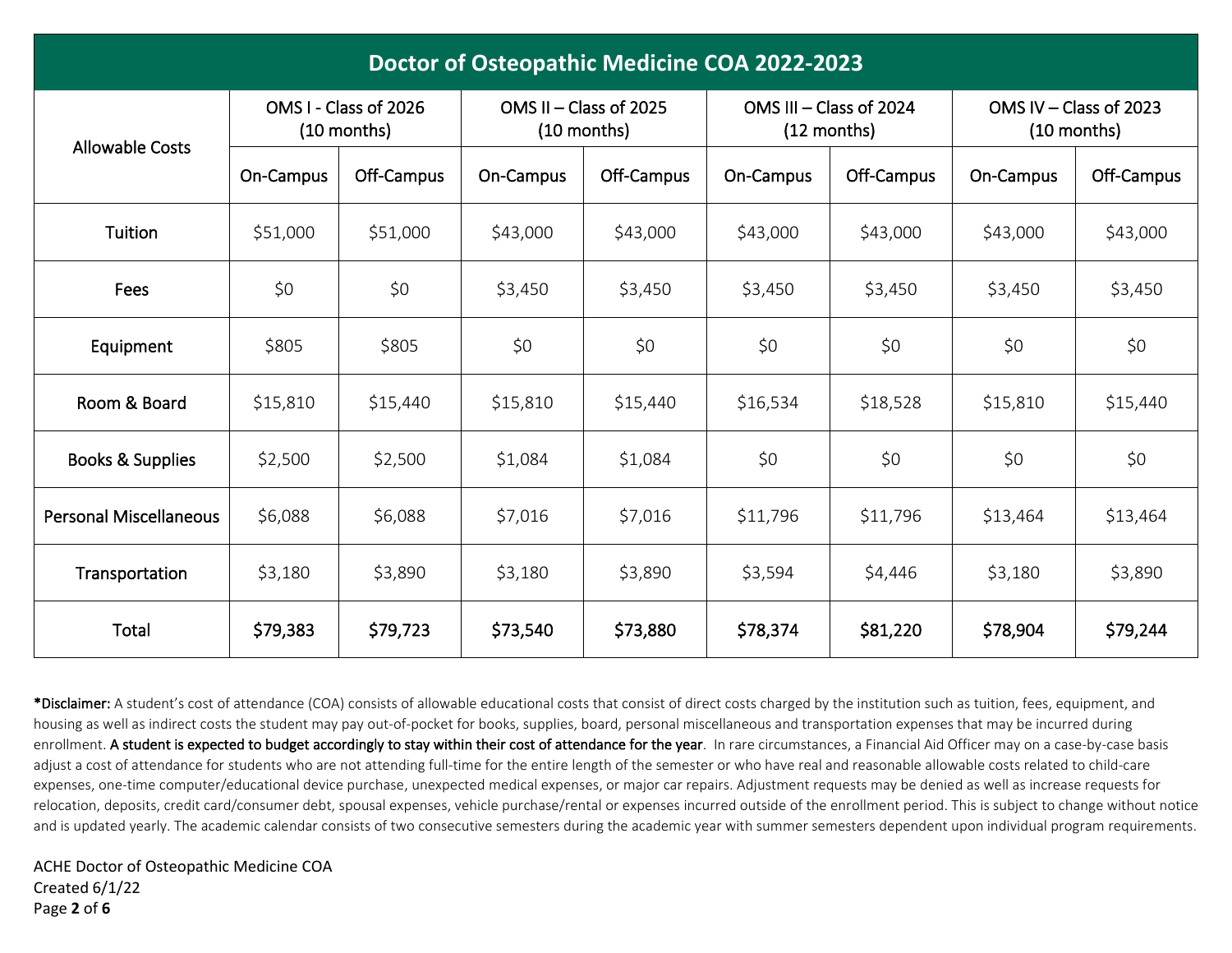| *ACHE Estimated Standard Cost of Attendance                                                                                                       |          |                  |                           |             |          |                  |                           |                             |  |
|---------------------------------------------------------------------------------------------------------------------------------------------------|----------|------------------|---------------------------|-------------|----------|------------------|---------------------------|-----------------------------|--|
| Doctor of Osteopathic Medicine for OMS I Class of 2026 - 7/22/22 to 5/19/23<br><b>On-Campus or With Parent Budget</b><br><b>Off-Campus Budget</b> |          |                  |                           |             |          |                  |                           |                             |  |
| <b>Allowable Costs</b>                                                                                                                            | Average  | <b>Fall 2022</b> |                           | Total       | Average  | <b>Fall 2022</b> |                           |                             |  |
|                                                                                                                                                   | monthly  | (5 months)       | Spring 2023<br>(5 months) | (10 months) | monthly  | (5 months)       | Spring 2023<br>(5 months) | <b>Total</b><br>(10 months) |  |
| <b>Actual Tuition &amp; Fees</b>                                                                                                                  |          | \$26,305         | \$25,500                  | \$51,805    |          | \$26,305         | \$25,500                  | \$51,805                    |  |
| Tuition                                                                                                                                           | One-time | \$25,500         | \$25,500                  | \$51,000    | One-time | \$25,500         | \$25,500                  | \$51,000                    |  |
| **Fees                                                                                                                                            | n/a      | \$0              | \$0                       | \$0         | n/a      | \$0              | \$0                       | \$0                         |  |
| Equipment Fee                                                                                                                                     | One-time | \$805            | \$0                       | \$805       | One-time | \$805            | \$0                       | \$805                       |  |
| Average Room & Board                                                                                                                              |          | \$7,905          | \$7,905                   | \$15,810    |          | \$7,720          | \$7,720                   | \$15,440                    |  |
| Housing                                                                                                                                           | One-time | \$6,095          | \$6,095                   | \$12,190    | \$863    | \$4,315          | \$4,315                   | \$8,630                     |  |
| Electricity/Gas                                                                                                                                   | n/a      | \$0              | \$0                       | \$0         | \$154    | \$770            | \$770                     | \$1,540                     |  |
| Cable, Internet, Wi-fi                                                                                                                            | n/a      | \$0              | \$0                       | \$0         | \$107    | \$535            | \$535                     | \$1,070                     |  |
| <b>Sanitation Services</b>                                                                                                                        | n/a      | \$0              | \$0\$                     | \$0         | \$58     | \$290            | \$290                     | \$580                       |  |
| Food: Groceries and Dining                                                                                                                        | \$362    | \$1,810          | \$1,810                   | \$3,620     | \$362    | \$1,810          | \$1,810                   | \$3,620                     |  |
| Average Books & Supplies                                                                                                                          |          | \$1,250          | \$1,250                   | \$2,500     |          | \$1,250          | \$1,250                   | \$2,500                     |  |
| <b>Required Books</b>                                                                                                                             | One-time | \$1,030          | \$1,030                   | \$2,060     | One-time | \$1,030          | \$1,030                   | \$2,060                     |  |
| Required Supplies                                                                                                                                 | One-time | \$220            | \$220                     | \$440       | One-time | \$220            | \$220                     | \$440                       |  |
| Average Personal Miscellaneous                                                                                                                    |          | \$3,044          | \$3,044                   | \$6,088     |          | \$3,044          | \$3,044                   | \$6,088                     |  |
| Clothing, Grooming, Recreation, Personal<br>Maintenance, etc.                                                                                     | \$246    | \$1,230          | \$1,230                   | \$2,460     | \$246    | \$1,230          | \$1,230                   | \$2,460                     |  |
| <b>Healthcare Premiums</b>                                                                                                                        | \$138    | \$690            | \$690                     | \$1,380     | \$138    | \$690            | \$690                     | \$1,380                     |  |
| Cell and/or Home Phone                                                                                                                            | \$92     | \$460            | \$460                     | \$920       | \$92     | \$460            | \$460                     | \$920                       |  |
| Direct Loan Fees                                                                                                                                  | One-time | \$664            | \$664                     | \$1,328     | One-time | \$664            | \$664                     | \$1,328                     |  |
| <b>Average Transportation</b>                                                                                                                     |          | \$1,590          | \$1,590                   | \$3,180     |          | \$1,945          | \$1,945                   | \$3,890                     |  |
| Transportation (gas, oil, license, insurance &<br>repair)                                                                                         | \$207    | \$1,035          | \$1,035                   | \$2,070     | \$207    | \$1,035          | \$1,035                   | \$2,070                     |  |
| Transportation for flights home 3 @ \$370                                                                                                         | One-time | \$555            | \$555                     | \$1,110     | \$111    | \$555            | \$555                     | \$1,110                     |  |
| Mileage of 507 miles per month at .14/mile                                                                                                        | \$0      | \$0              | \$0                       | \$0         | \$71     | \$355            | \$355                     | \$710                       |  |
| Total:                                                                                                                                            |          | \$40,094         | \$39,289                  | \$79,383    |          | \$40,264         | \$39,459                  | \$79,723                    |  |

\*\*Visi[t https://achehealth.edu/tuition-fees/ f](https://achehealth.edu/tuition-fees/)or itemized fees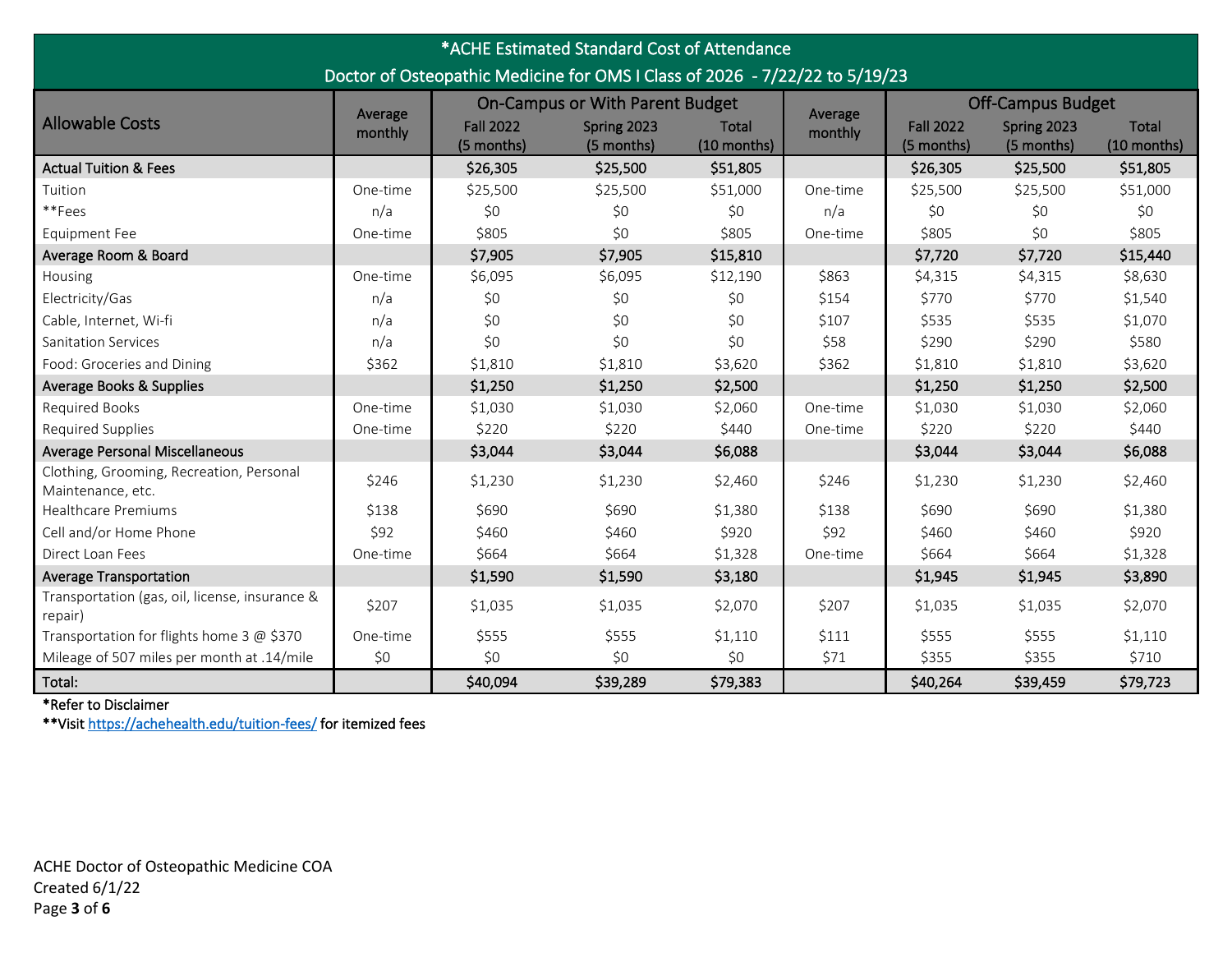| *ACHE Estimated Standard Cost of Attendance                                 |          |                                        |                           |                      |          |                                |                           |                             |  |
|-----------------------------------------------------------------------------|----------|----------------------------------------|---------------------------|----------------------|----------|--------------------------------|---------------------------|-----------------------------|--|
| Doctor of Osteopathic Medicine for OMS II Class of 2025 - 8/1/22 to 5/26/23 |          |                                        |                           |                      |          |                                |                           |                             |  |
|                                                                             | Average  | <b>On-Campus or With Parent Budget</b> |                           |                      | Average  | <b>Off-Campus Budget</b>       |                           |                             |  |
| <b>Allowable Costs</b>                                                      | monthly  | <b>Fall 2022</b><br>(5 months)         | Spring 2023<br>(5 months) | Total<br>(10 months) | monthly  | <b>Fall 2022</b><br>(5 months) | Spring 2023<br>(5 months) | <b>Total</b><br>(10 months) |  |
| <b>Actual Tuition &amp; Fees</b>                                            |          | \$23,225                               | \$23,225                  | \$46,450             |          | \$23,225                       | \$23,225                  | \$46,450                    |  |
| Tuition                                                                     | One-time | \$21,500                               | \$25,500                  | \$43,000             | One-time | \$21,500                       | \$25,500                  | \$43,000                    |  |
| **Fees                                                                      | One-time | \$1,725                                | \$1,725                   | \$3,450              | One-time | \$1,725                        | \$1,725                   | \$3,450                     |  |
| <b>Equipment Fee</b>                                                        | One-time | \$0                                    | \$0                       | \$0                  | One-time | \$0                            | \$0                       | \$0                         |  |
| Average Room & Board                                                        |          | \$7,905                                | \$7,905                   | \$15,810             |          | \$7,720                        | \$7,720                   | \$15,440                    |  |
| Housing                                                                     | One-time | \$6,095                                | \$6,095                   | \$12,190             | \$863    | \$4,315                        | \$4,315                   | \$8,630                     |  |
| Electricity/Gas                                                             | \$0      | \$0                                    | \$0                       | \$0                  | \$154    | \$770                          | \$770                     | \$1,540                     |  |
| Cable, Internet, Wi-fi                                                      | \$0      | \$0                                    | \$0                       | \$0                  | \$107    | \$535                          | \$535                     | \$1,070                     |  |
| <b>Sanitation Services</b>                                                  | \$0      | \$0                                    | \$0                       | \$0                  | \$58     | \$290                          | \$290                     | \$580                       |  |
| Food: Groceries and Dining                                                  | \$362    | \$1,810                                | \$1,810                   | \$3,620              | \$362    | \$1,810                        | \$1,810                   | \$3,620                     |  |
| Average Books & Supplies                                                    |          | \$542                                  | \$542                     | \$1,084              |          | \$542                          | \$542                     | \$1,084                     |  |
| Required Books                                                              | One-time | \$542                                  | \$542                     | \$1,084              | One-time | \$542                          | \$542                     | \$1,084                     |  |
| Required Supplies                                                           | n/a      | \$0                                    | \$0                       | \$0                  | n/a      | \$0                            | \$0                       | \$0                         |  |
| Average Personal Miscellaneous                                              |          | \$3,044                                | \$3,972                   | \$7,016              |          | \$3,044                        | \$3,972                   | \$7,016                     |  |
| Clothing, Grooming, Recreation, Personal<br>Maintenance, etc.               | \$246    | \$1,230                                | \$1,230                   | \$2,460              | \$246    | \$1,230                        | \$1,230                   | \$2,460                     |  |
| <b>Healthcare Premiums</b>                                                  | \$138    | \$690                                  | \$690                     | \$1,380              | \$138    | \$690                          | \$690                     | \$1,380                     |  |
| Cell and/or Home Phone                                                      | \$92     | \$460                                  | \$460                     | \$920                | \$92     | \$460                          | \$460                     | \$920                       |  |
| <b>Background Check</b>                                                     | One-time | \$0                                    | \$88                      | \$88                 | One-time | \$0                            | \$88                      | \$88                        |  |
| Comlex Level 1-CE \$695 Exam, \$75 Score                                    |          |                                        |                           |                      |          |                                |                           |                             |  |
| Confirmation, \$65 Transcript, \$5 Score                                    | One-time | \$0                                    | \$840                     | \$840                | One-time | \$0                            | \$840                     | \$840                       |  |
| Reporting Fee                                                               |          |                                        |                           |                      |          |                                |                           |                             |  |
| Direct Loan Fees                                                            | One-time | \$664                                  | \$664                     | \$1,328              | One-time | \$664                          | \$664                     | \$1,328                     |  |
| <b>Average Transportation</b>                                               |          | \$1,590                                | \$1,590                   | \$3,180              |          | \$1,945                        | \$1,945                   | \$3,890                     |  |
| Transportation (gas, oil, license, insurance &<br>repair)                   | \$207    | \$1,035                                | \$1,035                   | \$2,070              | \$207    | \$1,035                        | \$1,035                   | \$2,070                     |  |
| Transportation for flights home 3 @ \$370                                   | One-time | \$555                                  | \$555                     | \$1,110              | \$111    | \$555                          | \$555                     | \$1,110                     |  |
| Mileage of 507 miles per month at .14/mile                                  | n/a      | \$0                                    | \$0                       | \$0                  | \$71     | \$355                          | \$355                     | \$710                       |  |
| Total:                                                                      |          | \$36,306                               | \$37,234                  | \$73,540             |          | \$36,476                       | \$37,404                  | \$73,880                    |  |

\*\*Visi[t https://achehealth.edu/tuition-fees/ f](https://achehealth.edu/tuition-fees/)or itemized fees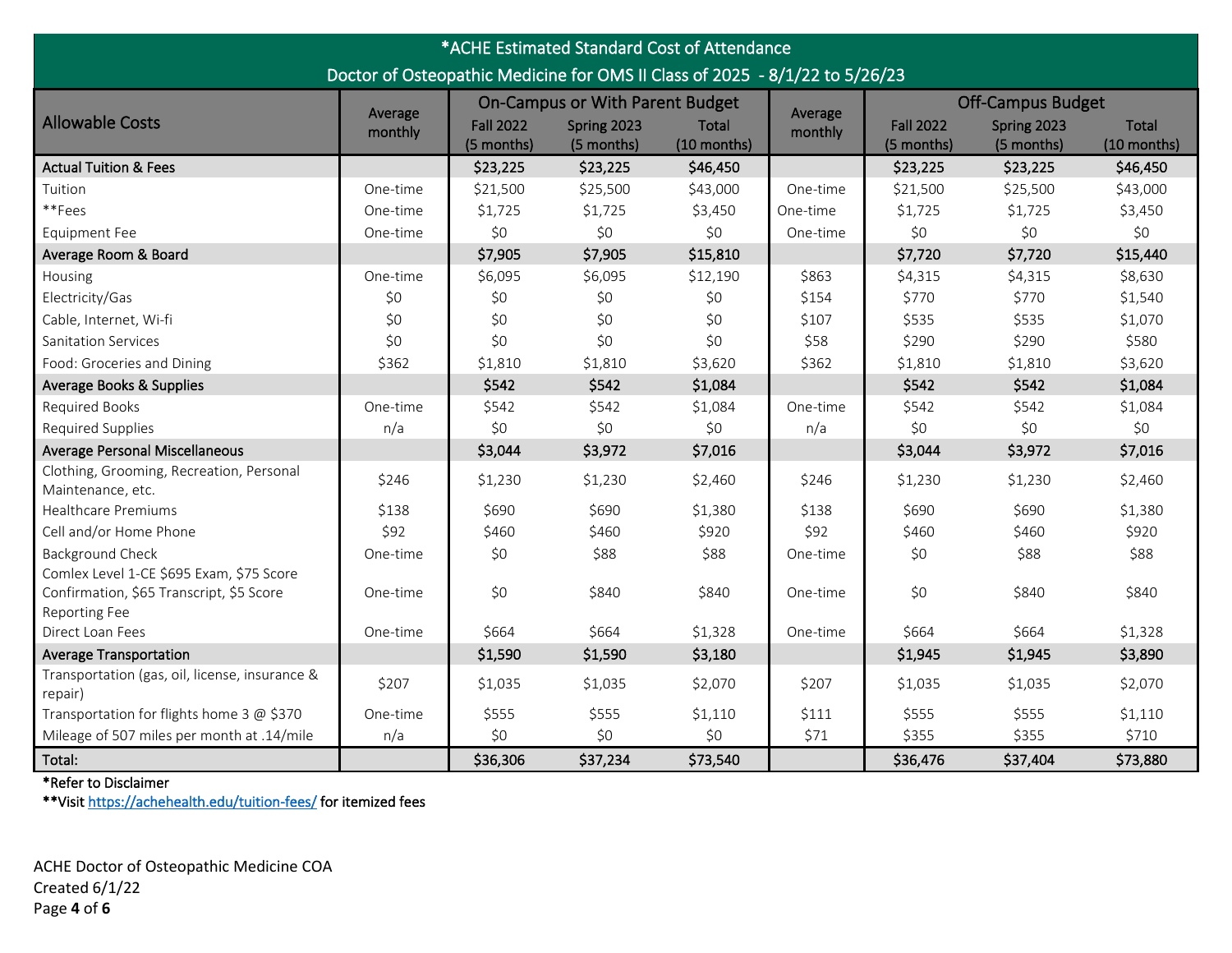| *ACHE Estimated Standard Cost of Attendance                                                                                  |          |                                        |                           |                      |          |                                |                           |                             |  |  |
|------------------------------------------------------------------------------------------------------------------------------|----------|----------------------------------------|---------------------------|----------------------|----------|--------------------------------|---------------------------|-----------------------------|--|--|
| Doctor of Osteopathic Medicine for OMS III Class of 2024 - 7/4/22 to 7/2/23                                                  |          |                                        |                           |                      |          |                                |                           |                             |  |  |
|                                                                                                                              | Average  | <b>On-Campus or With Parent Budget</b> |                           |                      | Average  | <b>Off-Campus Budget</b>       |                           |                             |  |  |
| <b>Allowable Costs</b>                                                                                                       | monthly  | <b>Fall 2022</b><br>(6 months)         | Spring 2023<br>(6 months) | Total<br>(12 months) | monthly  | <b>Fall 2022</b><br>(6 months) | Spring 2023<br>(6 months) | <b>Total</b><br>(12 months) |  |  |
| <b>Actual Tuition &amp; Fees</b>                                                                                             |          | \$23,225                               | \$23,225                  | \$46,450             |          | \$23,225                       | \$23,225                  | \$46,450                    |  |  |
| Tuition                                                                                                                      | One-time | \$21,500                               | \$25,500                  | \$43,000             | One-time | \$21,500                       | \$25,500                  | \$43,000                    |  |  |
| **Fees                                                                                                                       | One-time | \$1,725                                | \$1,725                   | \$3,450              | One-time | \$1,725                        | \$1,725                   | \$3,450                     |  |  |
| <b>Equipment Fee</b>                                                                                                         | One-time | \$0                                    | \$0                       | \$0                  | One-time | \$0                            | \$0                       | \$0                         |  |  |
| Average Room & Board                                                                                                         |          | \$8,267                                | \$8,267                   | \$16,534             |          | \$9,264                        | \$9,264                   | \$18,528                    |  |  |
| Housing                                                                                                                      | One-time | \$6,095                                | \$6,095                   | \$12,190             | \$863    | \$5,178                        | \$5,178                   | \$10,356                    |  |  |
| Electricity/Gas                                                                                                              | \$0      | \$0                                    | \$0                       | \$0                  | \$154    | \$924                          | \$924                     | \$1,848                     |  |  |
| Cable, Internet, Wi-fi                                                                                                       | \$0      | \$0                                    | \$0                       | \$0                  | \$642    | \$107                          | \$642                     | \$1,284                     |  |  |
| <b>Sanitation Services</b>                                                                                                   | \$0      | \$0                                    | \$0                       | \$0                  | \$58     | \$58                           | \$348                     | \$696                       |  |  |
| Food: Groceries and Dining                                                                                                   | \$362    | \$2,172                                | \$2,172                   | \$4,344              | \$362    | \$2,172                        | \$2,172                   | \$4,344                     |  |  |
| Average Books & Supplies                                                                                                     |          | \$0                                    | \$0                       | \$0                  |          | \$0                            | \$0                       | \$0                         |  |  |
| <b>Required Books</b>                                                                                                        | \$0      | \$0                                    | \$0                       | \$0                  | \$0      | \$0                            | \$0                       | \$0\$                       |  |  |
| Required Supplies                                                                                                            | \$0      | \$0                                    | \$0                       | \$0                  | \$0      | \$0                            | \$0                       | \$0                         |  |  |
| <b>Average Personal Miscellaneous</b>                                                                                        |          | \$5,255                                | \$6,541                   | \$11,796             |          | \$5,255                        | \$6,541                   | \$11,796                    |  |  |
| Clothing, Grooming, Recreation, Personal<br>Maintenance, etc.                                                                | \$246    | \$1,476                                | \$1,476                   | \$2,952              | \$246    | \$1,476                        | \$1,476                   | \$2,952                     |  |  |
| <b>Healthcare Premiums</b>                                                                                                   | \$165.60 | \$828                                  | \$828                     | \$1,656              | \$165.60 | \$828                          | \$828                     | \$1,656                     |  |  |
| Cell and/or Home Phone                                                                                                       | \$138    | \$552                                  | \$552                     | \$1,104              | \$138    | \$552                          | \$552                     | \$1,104                     |  |  |
| <b>Background Check</b>                                                                                                      | One-time | \$0                                    | \$88                      | \$88                 | One-time | \$0                            | \$88                      | \$88                        |  |  |
| Comlex Level 2-CE: \$695 Exam, \$75 Score<br>Confirmation, \$65 Transcript, \$5 Score<br>Reporting Fee, Travel/Lodging \$357 | One-time | \$0                                    | \$1,198                   | \$1,198              | One-time | \$0                            | \$1,198                   | \$1,198                     |  |  |
| Away Rotations: \$1,555 Transportation,<br>\$1,915 Lodging                                                                   | \$289.17 | \$1,735                                | \$1,735                   | \$3,470              | \$289.17 | \$1,735                        | \$1,735                   | \$3,470                     |  |  |
| Direct Loan Fees                                                                                                             | One-time | \$664                                  | \$664                     | \$1,328              | One-time | \$664                          | \$664                     | \$1,328                     |  |  |
| <b>Average Transportation</b>                                                                                                |          | \$1,797                                | \$1,797                   | \$3,594              |          | \$2,223                        | \$2,223                   | \$4,446                     |  |  |
| Transportation (gas, oil, license, insurance &<br>repair)                                                                    | \$207    | \$1,242                                | \$1,242                   | \$2,484              | \$207    | \$1,242                        | \$1,242                   | \$2,484                     |  |  |
| Transportation for flights home 3 @ \$370                                                                                    | One-time | \$555                                  | \$555                     | \$1,110              | \$92.50  | \$555                          | \$555                     | \$1,110                     |  |  |
| Mileage of 507 miles per month at .14/mile                                                                                   | \$0      | \$0                                    | \$0                       | \$0                  | \$71     | \$426                          | \$426                     | \$852                       |  |  |
| Total:                                                                                                                       |          | \$38,544                               | \$39,830                  | \$78,374             |          | \$39,967                       | \$41,253                  | \$81,220                    |  |  |

\*\*Visi[t https://achehealth.edu/tuition-fees/ f](https://achehealth.edu/tuition-fees/)or itemized fees

ACHE Doctor of Osteopathic Medicine COA Created 6/1/22 Page **5** of **6**